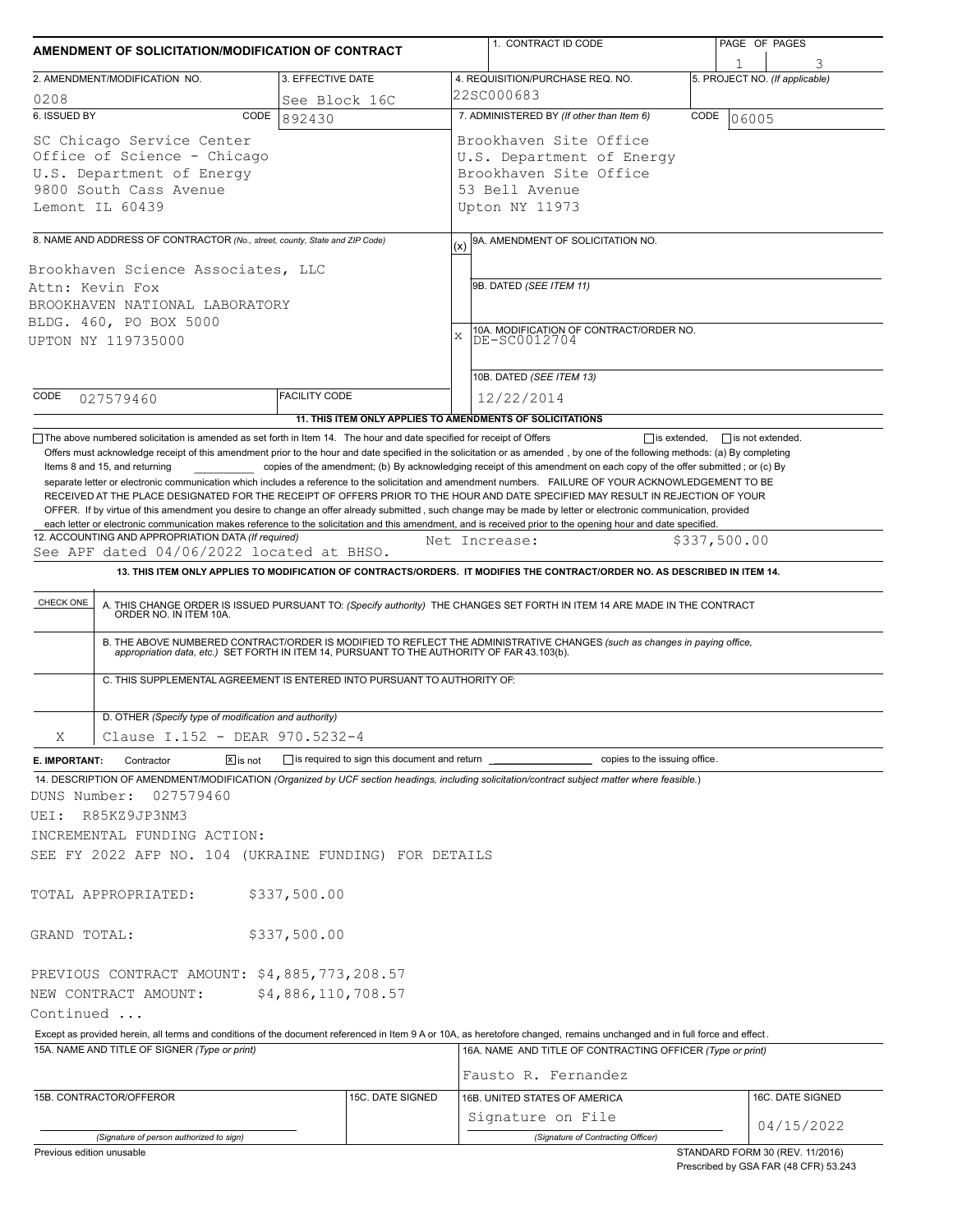**CONTINUATION SHEET** DE-SC0012704/0208 2 3 REFERENCE NO. OF DOCUMENT BEING CONTINUED **EXAMPLE A CONTINUED** 

NAME OF OFFEROR OR CONTRACTOR

Brookhaven Science Associates, LLC

| ITEM NO.<br>(A) | SUPPLIES/SERVICES<br>(B)                            | QUANTITY UNIT<br>(C) | (D) | <b>UNIT PRICE</b><br>(E) | <b>AMOUNT</b><br>(F) |
|-----------------|-----------------------------------------------------|----------------------|-----|--------------------------|----------------------|
|                 | LIST OF CHANGES:                                    |                      |     |                          |                      |
|                 | Reason for Modification: Funding Only Action        |                      |     |                          |                      |
|                 | Total Amount for this Modification: \$337,500.00    |                      |     |                          |                      |
|                 | New Total Amount for this Version:                  |                      |     |                          |                      |
|                 | \$4,886,110,708.57                                  |                      |     |                          |                      |
|                 |                                                     |                      |     |                          |                      |
|                 | New Total Amount for this Award: \$4,886,110,708.57 |                      |     |                          |                      |
|                 | Obligated Amount for this Modification:             |                      |     |                          |                      |
|                 | \$337,500.00                                        |                      |     |                          |                      |
|                 | New Total Obligated Amount for this Award:          |                      |     |                          |                      |
|                 | \$4,886,110,708.57                                  |                      |     |                          |                      |
|                 | CHANGES FOR LINE ITEM NUMBER: 1                     |                      |     |                          |                      |
|                 | Total Amount changed from \$4,885,773,208.57 to     |                      |     |                          |                      |
|                 | \$4,886,110,708.57                                  |                      |     |                          |                      |
|                 | Obligated Amount for this Modification:             |                      |     |                          |                      |
|                 | \$337,500.00                                        |                      |     |                          |                      |
|                 |                                                     |                      |     |                          |                      |
|                 | CHANGES FOR DELIVERY LOCATION: 06005                |                      |     |                          |                      |
|                 | Amount changed from \$4,885,773,208.57 to           |                      |     |                          |                      |
|                 | \$4,886,110,708.57                                  |                      |     |                          |                      |
|                 |                                                     |                      |     |                          |                      |
|                 | NEW ACCOUNTING CODE ADDED:                          |                      |     |                          |                      |
|                 | Account code:                                       |                      |     |                          |                      |
|                 |                                                     |                      |     |                          |                      |
|                 | $-00000000$                                         |                      |     |                          |                      |
|                 | Fund 00000                                          |                      |     |                          |                      |
|                 | Appr Year 0000                                      |                      |     |                          |                      |
|                 | Allottee 00                                         |                      |     |                          |                      |
|                 | Reporting Entity 000000                             |                      |     |                          |                      |
|                 | Object Class 00000                                  |                      |     |                          |                      |
|                 | Program 0000000                                     |                      |     |                          |                      |
|                 | Project 0000000                                     |                      |     |                          |                      |
|                 | WFO 0000000                                         |                      |     |                          |                      |
|                 | Local Use 0000000                                   |                      |     |                          |                      |
|                 | Quantity: 0                                         |                      |     |                          |                      |
|                 | Amount: \$337,500.00                                |                      |     |                          |                      |
|                 | Percent: . 00691                                    |                      |     |                          |                      |
|                 | Subject To Funding: N                               |                      |     |                          |                      |
|                 | Payment Address:                                    |                      |     |                          |                      |
|                 | Payment - Direct Payment                            |                      |     |                          |                      |
|                 | from U.S. Dept of Treasury                          |                      |     |                          |                      |
|                 |                                                     |                      |     |                          |                      |
|                 |                                                     |                      |     |                          |                      |
|                 | Payment:                                            |                      |     |                          |                      |
|                 | Payment - Direct Payment                            |                      |     |                          |                      |
|                 | from U.S. Dept of Treasury                          |                      |     |                          |                      |
|                 | Period of Performance: 01/05/2015 to 01/04/2025     |                      |     |                          |                      |
|                 | Change Item 00001 to read as follows (amount shown  |                      |     |                          |                      |
|                 | Continued                                           |                      |     |                          |                      |
|                 |                                                     |                      |     |                          |                      |
|                 |                                                     |                      |     |                          |                      |
|                 |                                                     |                      |     |                          |                      |
|                 |                                                     |                      |     |                          |                      |